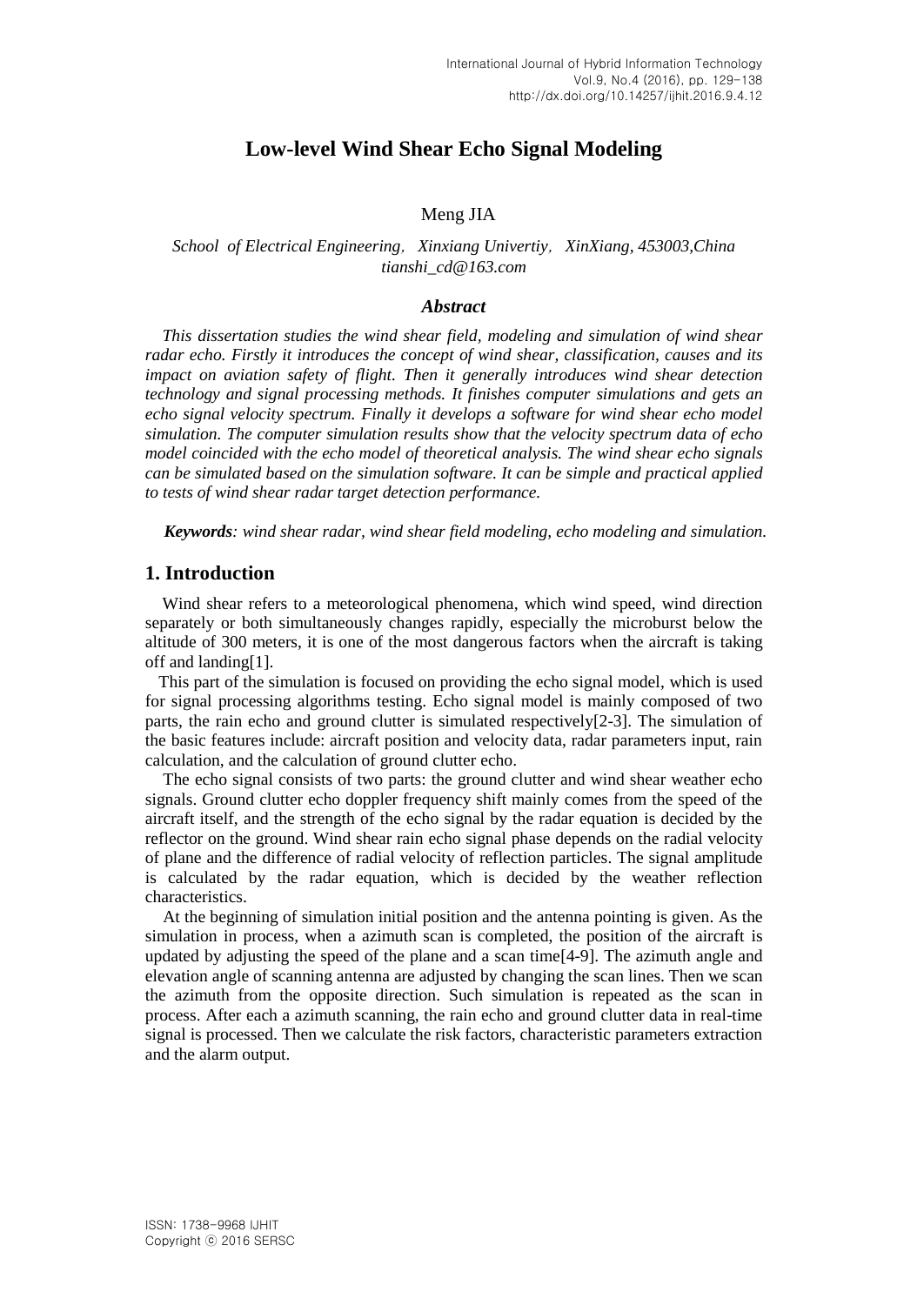# **2. The Principle of Wind Shear Echo Signal Modeling**

### **2.1 The Doppler Effect**

 The so-called doppler effect means when the relative motion between waves and observation points exit, the frequency received by the observation point are different from the wave source frequency. When they move to each other, the frequency received by the observation point are above the waves source. When they move to each other, the frequency received by the observation point are below the waves source. The greater the relative motion of the speed is, the more different between the receive frequency and waves source.

 Doppler frequency shift refers to the frequency offset between the carrier of the emission radio frequency and the reflection from the moving target echo . Doppler frequency shift is proportional to the relative speed deviation:

$$
f_d = 2V / \lambda
$$
 (1)  
\n
$$
f_d
$$
—Doppler frequency shift(Hz) ;  
\n
$$
\lambda
$$
—wave length(m) ;  
\n
$$
V
$$
—Relative speed(m/s);

#### **2.2 The Echo Signal Model**

 We have mentioned that the wind shear echo signal is composed of two parts, the weather rain echo signal and noise. We must build two signal model of signal model, the rain weather echo signal model and ground clutter model. Specifically, both ground clutter and wind shear echo signal are based on the doppler effect. For the echo signal of each gate distance , we can be calculated them by the following two formulas, n presents the NTH pulse,  $T_s$  is on behalf of the pulse interval that is the echo signal with phase and

orthogonal air volume. I, Q, are respectively computed by  
\n
$$
I(nT_s) = \sum_{i=1}^{N} A_i \cos[\overline{\phi}_i + \beta(V_i - V_a)nT_s + \Delta\overline{\phi}] + \overline{n}(nT_s)
$$
\n(2)  
\n
$$
Q(nT_s) = \sum_{i=1}^{N} A_i \sin[\overline{\phi}_i + \beta(V_i - V_a)nT_s + \Delta\overline{\phi}] + \overline{n}(nT_s)
$$

In the pulse of doppler radar, the problems are the fuzzy between distance and speed.so

The largest no ambiguous doppler velocity is set to  $V_{\text{max}} = PRF(\frac{c}{4f_s}) = 30.032258$  $V_{\text{max}} = PRF(\frac{c}{4f_s}) = 30.032258 \text{ m/s}.$ 

We build the wind field of antenna scanning radial maximum speed to be less than 20 m/s, which is no more than the biggest fuzzy speed. So the wind field model can be directly established, and the characteristics of echo signal factor can be analyzed through frequency domain .

Assuming radar transmitter power is  $P_t$ , antenna gain is  $G$ , target slant distance is  $R$ , radar working wavelength is  $\lambda$ , and target scattering rate is  $\sigma$ . The basic radar equation is:

$$
P_r = \frac{P_t G^2 \lambda^2 \sigma}{\left(4\pi\right)^3 R^4} \tag{4}
$$

In the term of the weather radar, when the target is point target, we set a goal for effective scattering area to be  $\sigma$ , then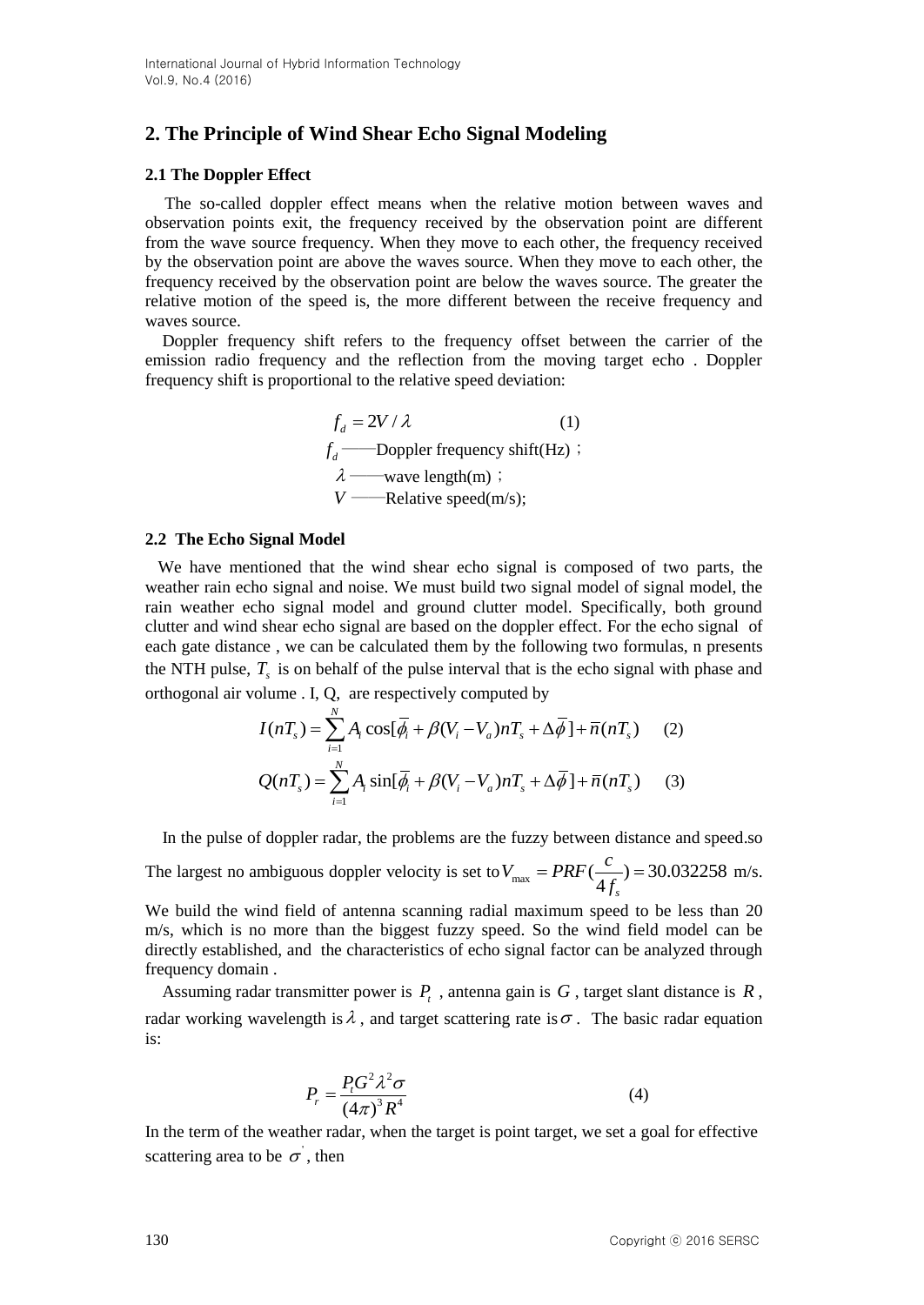$$
P_r = \frac{P_t G^2 \lambda^2 \sigma^2}{(4\pi)^3 R^4} = \frac{P_t G^2 \lambda^2 \nu \sigma}{(4\pi)^3 R^4}
$$
 (5)

And V is the volume of the beam

$$
\sigma = \frac{\pi^5}{\lambda^4} |K|^2 D^6 \tag{6}
$$

*D* is the diameter of the ball

 $K^2$  is the dielectric constant of scattering particles, we often take that of ice and water to be  $0.20$ ,  $0.93$ .

 $Z = \sum D^6$  , refers to the reflectivity

Therefore, given the reflectivity factor, we can calculate  $\sigma$  to get the echo signal. (1) Wind shear rain echo signal

The wind shear rain echo signal is mainly the change of wind speed in wind field and the echo signal of scattering particles on transmitting scattering. The echo signal simulation is mainly rain phase and amplitude changes, which is decided by the doppler frequency shift, the wind field reflectance, reflection unit, and the antenna gain radar cross-section. Signal amplitude  $A_i$  is determined by the radar equation and reflectivity:

$$
A_{i} = \sqrt{CP*ETA*XLOSS*CVOL}*GAIN
$$
 (7)  
CP=
$$
\frac{P_{t}* \lambda^{2}}{(A*ni)^{3} * R^{4} * RCVR \text{ I OSS}}
$$
 is the radar equation of constant,

 $\frac{P_t * \lambda^2}{(4^*pi)^3 * R^{4*} RCVR\_LOSS}$ is the radar equation of constant,  $P_t$  is radar

transmitted power,  $\lambda$  is the wavelength, RCVR\_LOSS is the receiver signal loss, XLOSS is the two size attenuation factor, reflectivity, ETA stands for wind shear wind field, CVOL means the scattering infinitesimal volume, GAIN is the antenna, and R is the the distance from scattering unit to the antenna.

Signal phase is mainly decided by the doppler frequency shift. The doppler frequency shift is composed of two parts that is respectively  $V_i$  and  $V_a$ . They are produced by the wind shear scattering and plane along the radial velocity component  $\omega_i$  and  $\omega_a$ , which is  $\Box \omega = \omega_i + \omega_a = \beta(V_i - V_a) = \frac{2}{\pi}$ (*o* =  $\omega_i + \omega_a = \beta(V_i - V_a) = \frac{2\pi}{\lambda}(V_i - V_a)$ .  $\beta = \frac{2\pi}{\lambda}$  is constant,  $\overline{\phi}_i$  is the random phase scatterer,  $\Delta \phi$  is the phase error for launch, and  $\bar{n}(nT_s)$  is the receiver noise. So the total rain echo signal phase is:

$$
\psi = \overline{\phi_i} + \beta (V_i - V_a) + \Delta \overline{\phi}
$$
 (8)

(2) The ground clutter

Low-level wind shear detection radar working in aircraft takeoff and landing stage of the aircraft from the ground level is very low, generally less than 300 m, we established the wind field model is the range of 0-300m height. The low height leads to the ground clutter signal very strong. So the only way to make radar suppress the airport environment clutter is to simulate clutter environment .

First establish a geographic coordinate system of carrier aircraft. The following is a geographic coordinate system of carrier aircraft. The aircraft and the radar clutter geometric position as shown in the figure below: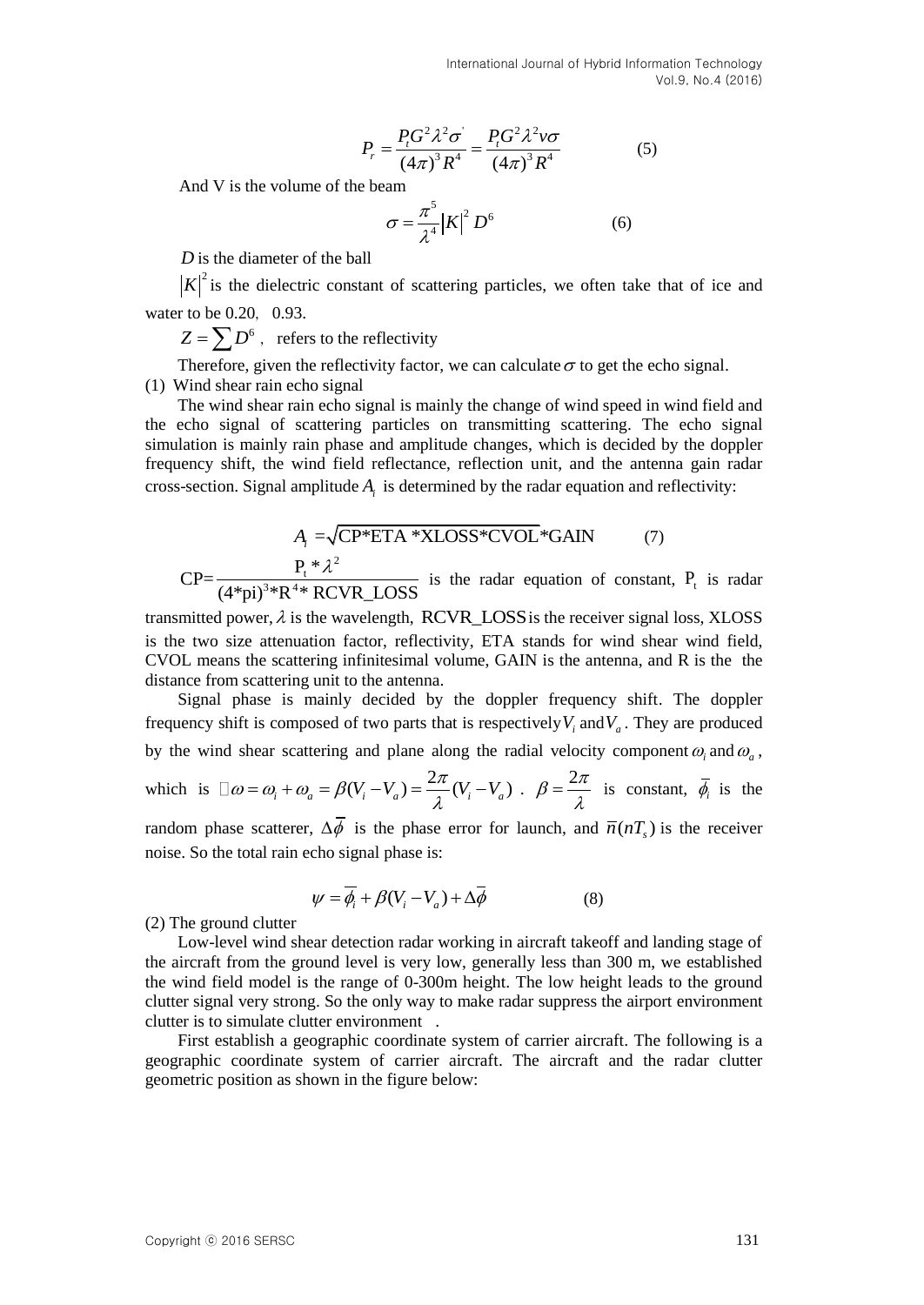International Journal of Hybrid Information Technology Vol.9, No.4 (2016)



**Figure 1. The Carrier Aircraft Geographic Coordinate System**

For the fixed ideal movement of the PD radar, its the ground clutter spectrum density function in transmitting frequency is on a single line (after distance wave gate and narrow-band filtering). Taking the visual features of airborne PD radar as an example, in the case of PD radar in a sport, If the relative motion speed of the radar to the ground is V, the clutter spectrum is broadening by the relative motion speed. The scope of the doppler spectrum in doppler frequency of radar velocity are along the positive side and negative side. With apparent under the conditions of the airborne PD radar, for its part, the ground clutter can be roughly divides the mainly clutter, side lobe clutter and highly clutter three categories, as shown in figure 2:



**Figure 2. The Ground Clutter Spectrum Diagram**

Because the influence of shear echo signal for the side lobe and height line clutter is very small compared the main lobe clutter, we focus our research on the main lobe clutter. The ground clutter signal amplitude  $A_i$  is decided by radar equation and reflection unit department reports radar cross-section SIGO:

$$
A_i = \sqrt{\text{SIGO*AREAC * CP*GAIN}} \tag{9}
$$

2  $CP=\frac{P_t^*}{(4\pi n)^3 * R^4 * R}$  $\frac{P_t * \lambda^2}{(4^* \text{pi})^3 * R^4 * RCVR\_LOSS}$  is the radar equation of constant, AREAC is the

ground scattering surface micro product, GAIN is the antenna gain, SIGO reports the unit radar cross-sectional area of the reflection unit .

$$
SIGO = A^*(\theta + C)^B \exp[\frac{-D}{1+K}]
$$
 (10)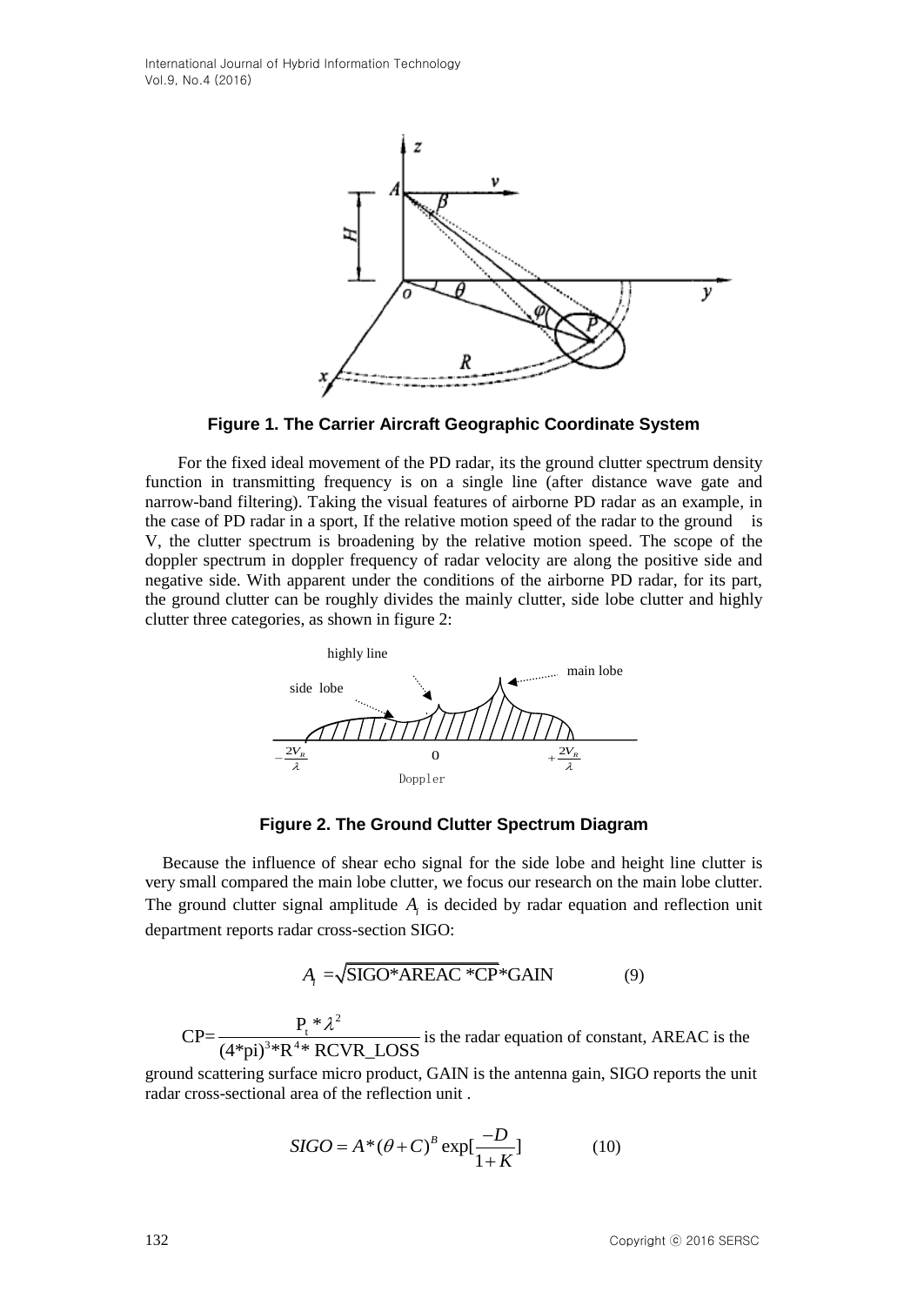A, B, C, D is determined by the reflection type on the ground. The specific parameters are seen in the table below:

| Consta | Field  | Lawn  | Grass | Tree  | City  | Wet snow | Dry snow |
|--------|--------|-------|-------|-------|-------|----------|----------|
| nt     |        |       |       |       |       | field    | fiedl    |
| А      | 0.25   | 0.023 | 0.006 | 0.002 | 2.0   | 0.025    | 0.195    |
| B      | 0.83   |       |       | 0.64  | 1.8   |          |          |
|        | 0.0013 | 0.012 | 0.012 | 0.002 | 0.015 | 0.0016   | 0.0016   |
|        | 2.3    | 0.0   | 0.0   | 0.0   | 0.0   | $0.0\,$  | 0.0      |

**Table 1. The Reflecting the Ground Type Corresponding to a Constant Value**

In the signal simulation  $D = 0$ .  $\theta$  is the antenna scanning pitching Angle,  $K = \frac{0.1 * SD}{\lambda}$ , and SD is the standard deviation of the reflection surface. we take it to be

0.5. The ground clutter signal phase is mainly determined by the plane radial velocity of the airflow, and the scattering body along the radial velocity component  $V_i = 0$ .

$$
\psi = \overline{\phi_i} - \beta \mathbb{I} \mathbb{V}_a + \Delta \overline{\phi}
$$
 (11)

 For the convenience of filtering clutter , we usually remove the aircraft's speed. So it is finally concluded that the clutter signal spectrum are basic situated near the zero frequency, and we design a high-pass filter to remove noise signals. After the ground speed is removed from the echo signal, only the wind velocity component of wind shear remains. Then we get rid of speed, filter out noise, and directly obtain the specific micro critical wind field position, the micro critical wind speed, and the micro flow characteristic parameters from the signal.

### **3. Simulation and Results**

We have studied that the simulation principle of echo signal is doppler frequency shift, so we get the phase of the echo signal through frequency shift. The amplitude is mainly composed of the radar equation, the path attenuation and antenna gain decision. Our scanning antenna azimuth range is  $-23 \sim 23$  deg, pitching Angle scanning range of  $0 \sim 4$ deg, we azimuth scanning from the azimuth Angle of the left, then the initial azimuth Angle to - 23 deg, azimuth scanning range was divided into 46 scan lines, each line is 1 deg, and then to divide the line according to the distance, distance is divided into fifty doors, each 150 m from the door, starting from the door of 1 km, distance to the door, as a small unit for elementary integral operation, accumulative calculation of the sum of 128 pulse echo signal, finally concluded that the distance between gate of echo signal. After scanning the 46 scan lines, such as antenna azimuth direction of the scanning of the adjustment, the adjustment for the reverse, antenna pitching Angle adjustment, also revised down 2 deg, 46 aircraft position according to scan the scan lines used to adjust the time and speed of the plane. Initial elevation Angle of the antenna is 0 deg, the pitching Angle adjusted to 6 deg, less than 4 deg, carries on the pitching Angle to zero, to prevent the main lobe of the antenna is too low, cause the echo signal of mixed with ground clutter signal.

The simulation results shows that when we get wind speed is 0 and the reflectivity is 0 DBZ too, we can remove the ground speed of the aircraft. The aircraft along the antenna beam radial velocity is 0, doppler frequency shift is 0, and the echo signal basic situated near the zero frequency. Because of low reflectivity and the low signal amplitude, there is no wind shear warning signal. The rain echo signal are as follows in figure 3, figure 4: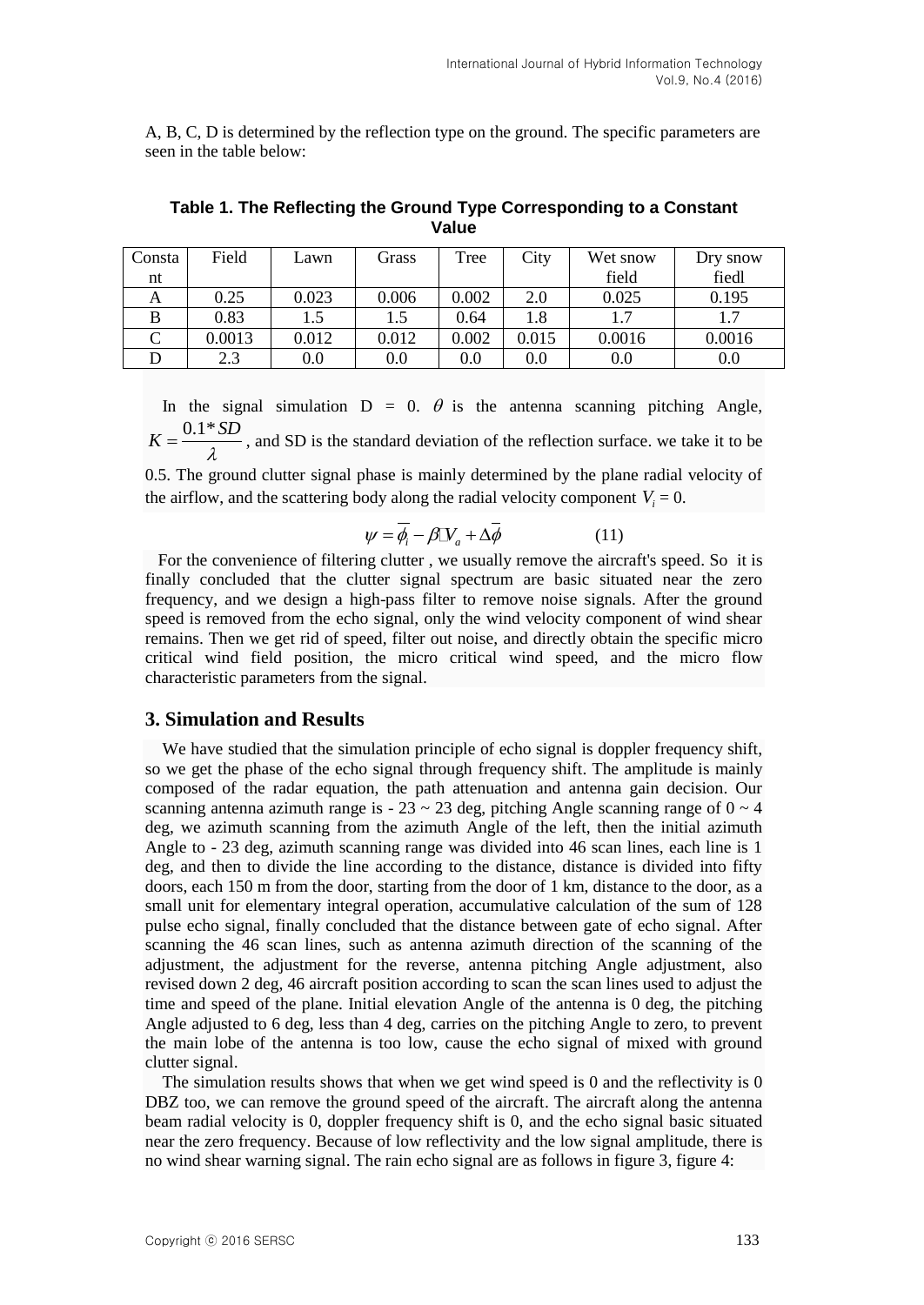

**Figure 3. Rain Echo Signal Amplitude Spectrum (Reflectivity is 0, Wind Speed is 0)**



**Figure 4. Rain Echo Signal Amplitude Spectrum Vertical View (Reflectivity is 0, Wind Speed is 0)**

 When reflectivity is 30 DBZ, figure 5and figure 6 are the first line of the echo signal amplitude spectrum. The antenna beam sweep is just at the edge of strike suddenly and violently wind are under the micro field. The wind speed are almost perpendicular to the radial, and the radial velocity component is zero. We remove the ground speed of the aircraft, as the aircraft along the radial velocity of antenna beam, it almost does not produce doppler frequency shift, nor speed. The doppler speed is almost to zero.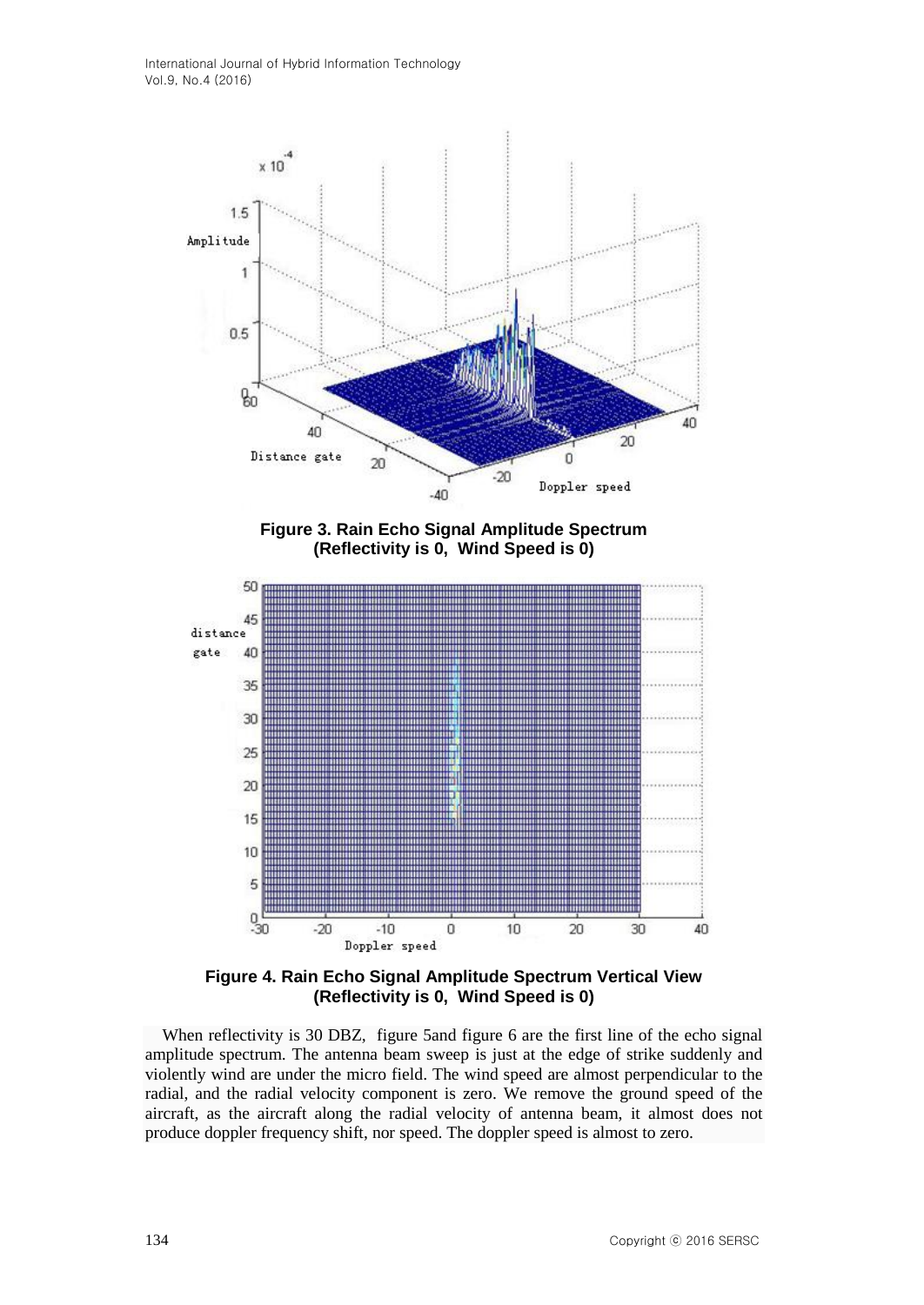

**Figure 5. The Rain Echo Signal Amplitude Spectrum (The First Scan Line)**



**Figure 6. The Rain Echo Signal Amplitude Spectrum Vertical View (The First Scan Line)**

 The following figure shows the 22nd scan lines in the spectrum of echo signal changing with distance door. The 22nd azimuth scanning beam mainly point to the center, the center of the beam center point is about micro critical wind field, the figure 7, figure 8 are the rain echo spectrum diagram.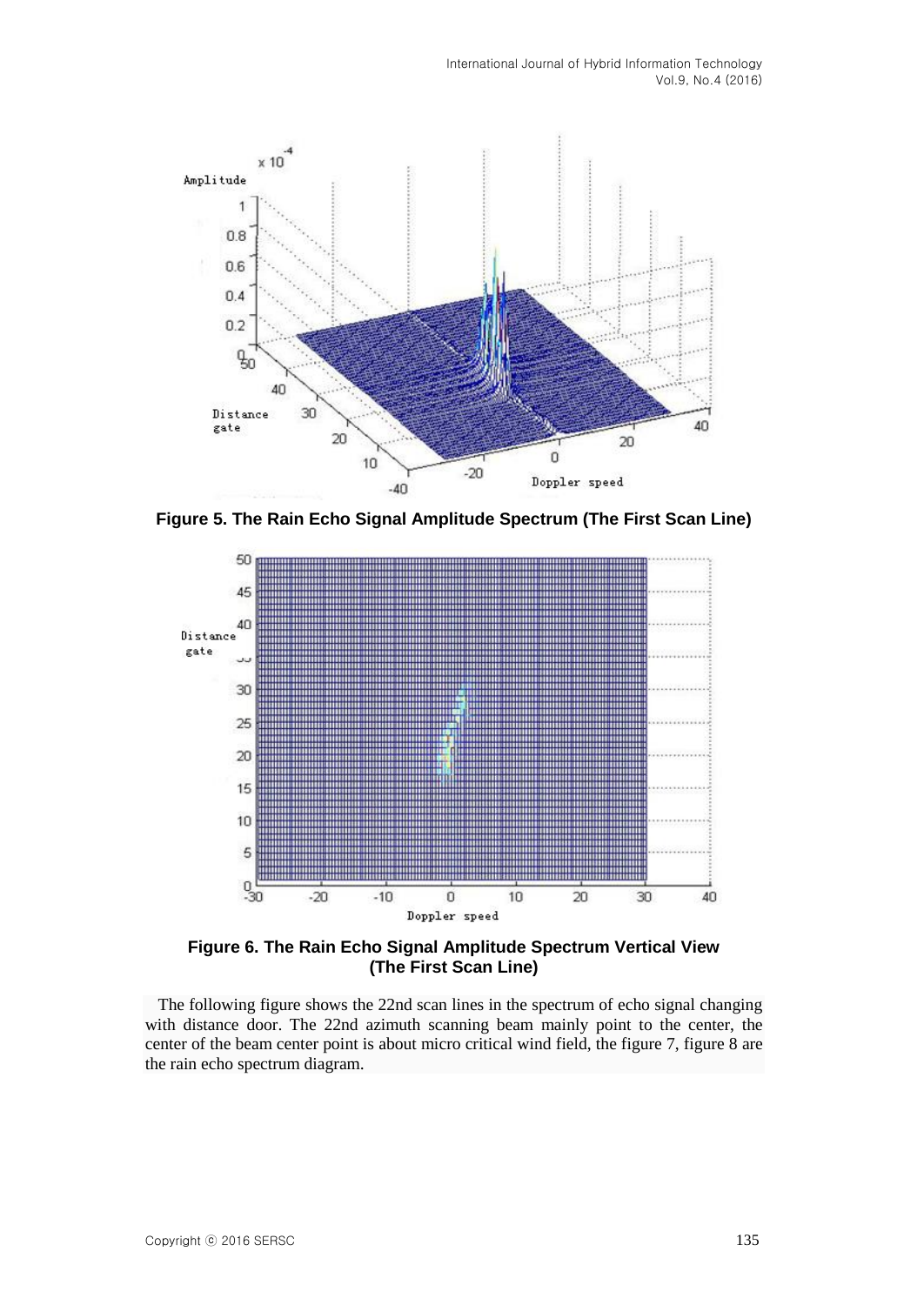International Journal of Hybrid Information Technology Vol.9, No.4 (2016)



**Figure 7. The Rain Echo Signal Amplitude Spectrum (The22th Scan Line)**



**Figure 8. The Rain Echo Signal Amplitude Spectrum Vertical View (The 22th Scan Line)**

 Figure 9 is ground clutter echo signal spectrum, we can see the ground clutter echo signal amplitude is relatively high, is much better than the rain echo signal, figure 10 is the total signal spectrum diagram, see from figure 10, the ground clutter signal is very strong, basically have overwhelmed the rain echo signal.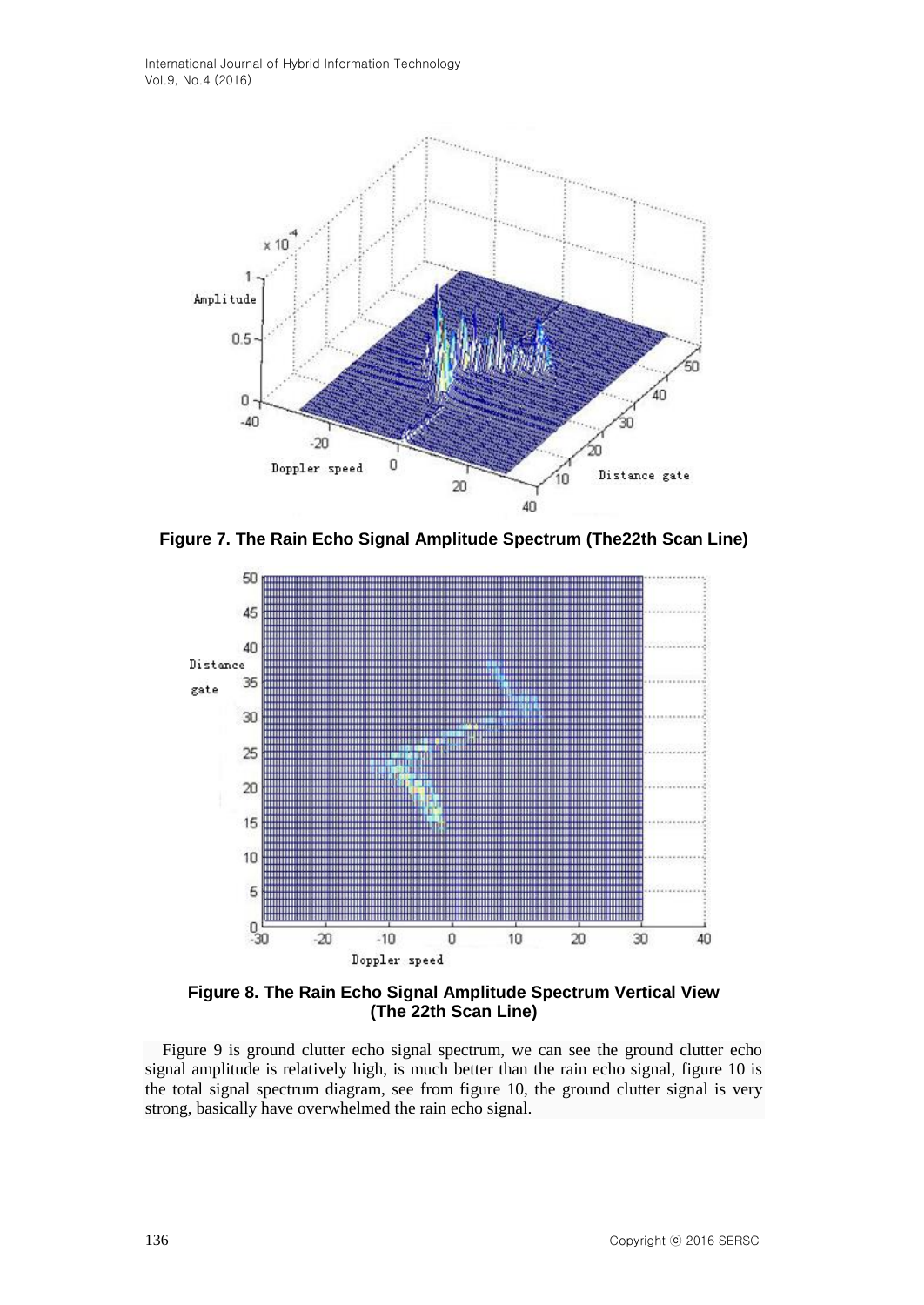

**Figure 9. The Ground Clutter Velocity Spectra (The 22th Scan Line)**



**Figure 10. The Total Echo Signal Amplitude Spectrum (The 22th Scan Line)**

### **4. Conclusion**

 The echo signal frequency domain modeling has been introduced in this paper. It is mainly divided into two parts: the wind shear rain echo signal and noise. It introduces the basic principle of modeling, simulation modeling process, the modeling simulation, and finally discusses the results of simulation analysis. Wind shear echo modeling is the basic principle of doppler frequency shift, the wind speed and flight speed difference of doppler frequency shift. Through frequency shift of the planes we can get the distribution size of